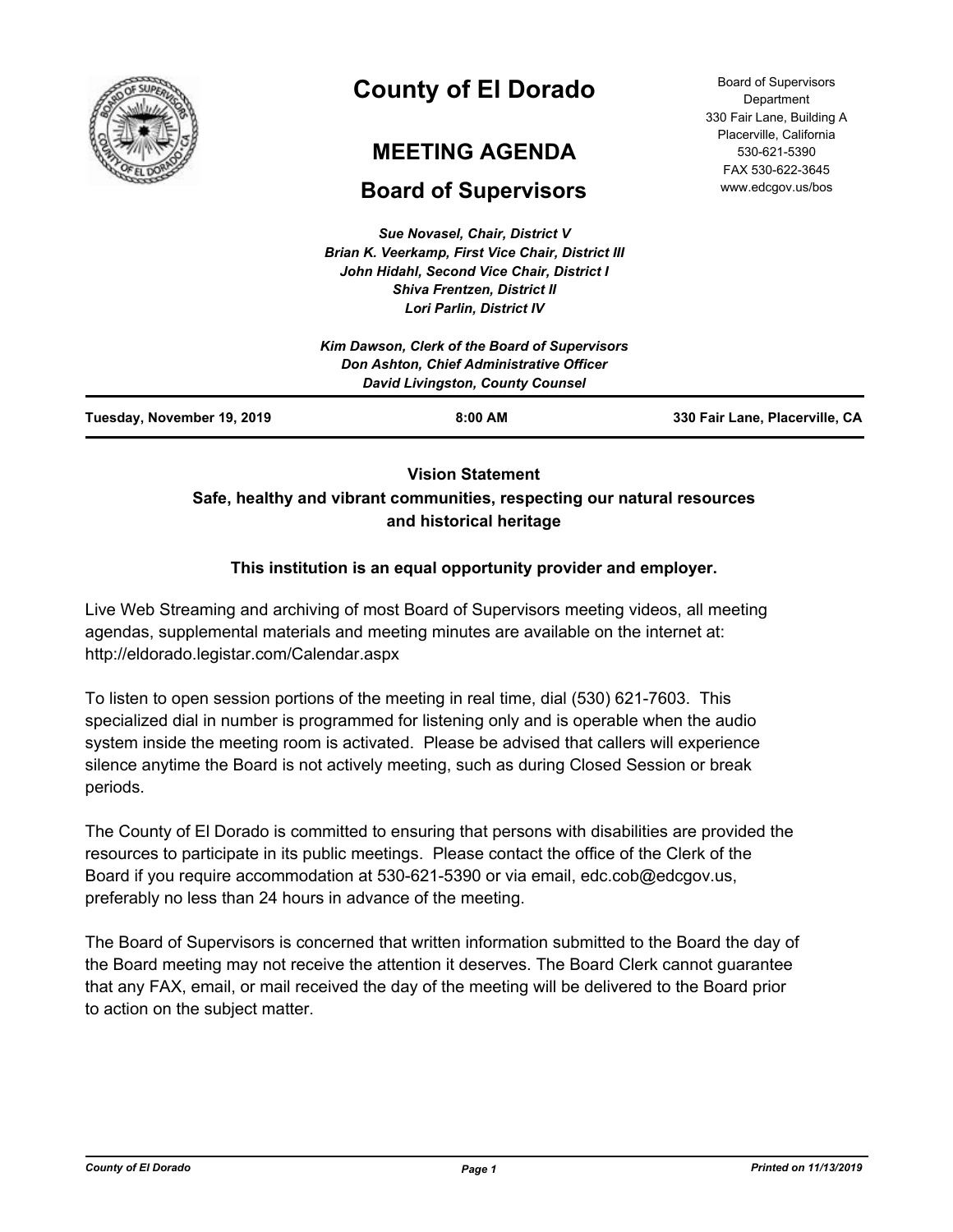The Board meets simultaneously as the Board of Supervisors and the Board of Directors of the Air Quality Management District, In-Home Supportive Services, Public Housing Authority, Redevelopment Agency and other Special Districts.

For Purposes of the Brown Act § 54954.2 (a), the numbered items on this Agenda give a brief description of each item of business to be transacted or discussed. Recommendations of the staff, as shown, do not prevent the Board from taking other action.

Materials related to an item on this Agenda submitted to the Board of Supervisors after distribution of the agenda packet are available for inspection during normal business hours in the public viewing packet located in Building A, 330 Fair Lane, Placerville or in the Board Clerk's Office located at the same address. Such documents are also available on the Board of Supervisors' Meeting Agenda webpage subject to staff's ability to post the documents before the meeting.

### **PROTOCOLS FOR PUBLIC COMMENT**

Public comment will be received at designated periods as called by the Board Chair.

Public comment on items scheduled for Closed Session will be received before the Board recesses to Closed Session.

Except with the consent of the Board, individuals shall be allowed to speak to an item only once.

On December 5, 2017, the Board adopted the following protocol relative to public comment periods. The Board adopted minor revisions to the protocol on February 26, 2019, incorporated herein:

Time for public input will be provided at every Board of Supervisors meeting. Individuals will have three minutes to address the Board. Individuals authorized by organizations will have three minutes to present organizational positions and perspectives and may request additional time, up to five minutes. At the discretion of the Board, time to speak by any individual may be extended.

Public comment on certain agenda items designated and approved by the Board may be treated differently with specific time limits per speaker or a limit on the total amount of time designated for public comment. It is the intent of the Board that quasi-judicial matters have additional flexibility depending upon the nature of the issue. It is the practice of the Board to allocate 20 minutes for public comment during Open Forum and for each agenda item to be discussed. (Note: Unless designated on the agenda, there is no Open Forum period during Special Meetings.)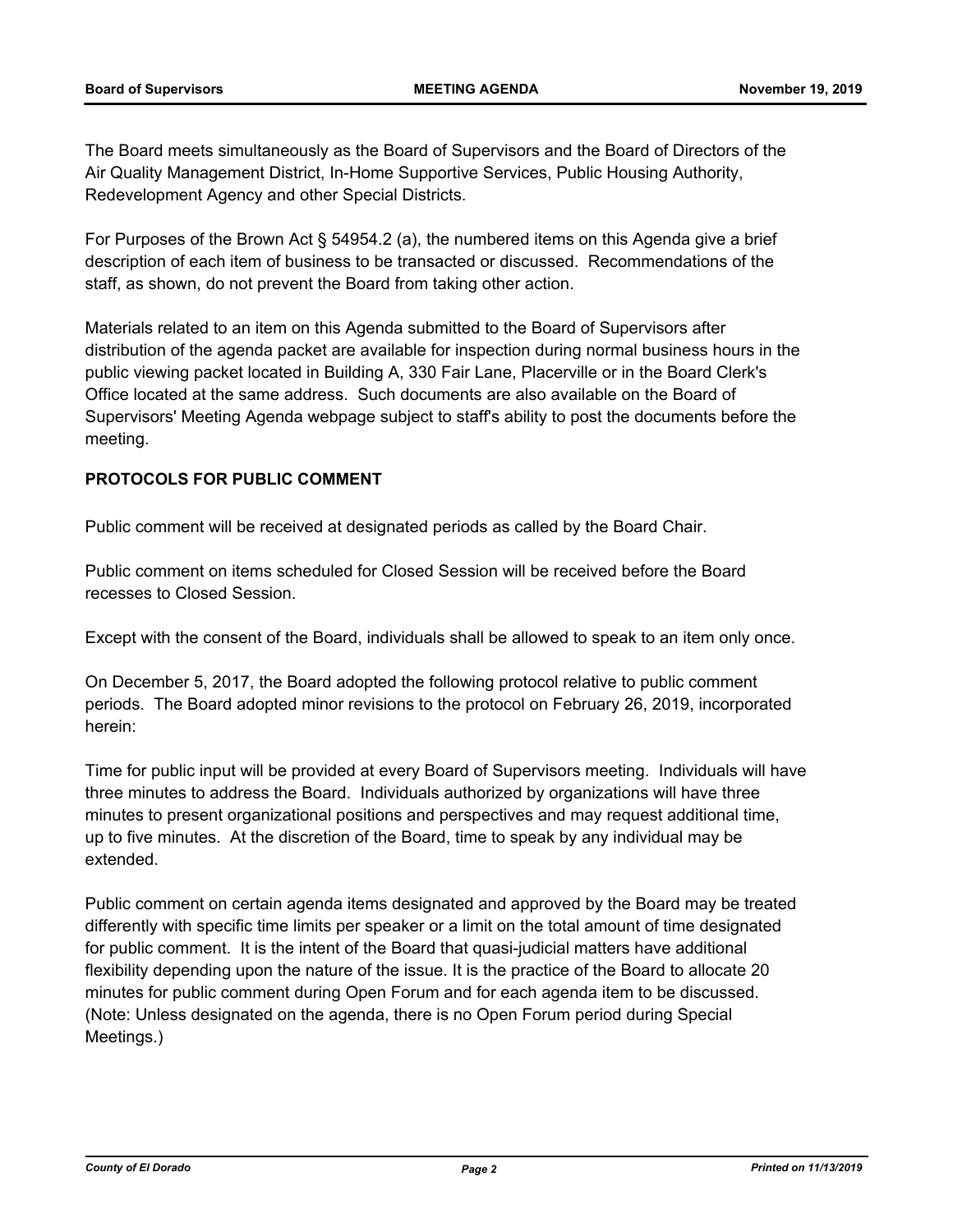Individual Board members may ask clarifying questions but will not engage in substantive dialogue with persons providing input to the Board.

If a person providing input to the Board creates a disruption by refusing to follow Board guidelines, the Chair of the Board may take the following actions:

Step 1. Request the person adhere to Board guidelines. If the person refuses, the Chair may turn off the speaker's microphone.

Step 2. If the disruption continues, the Chair may order a recess of the Board meeting.

Step 3. If the disruption continues, the Chair may order the removal of the person from the Board meeting.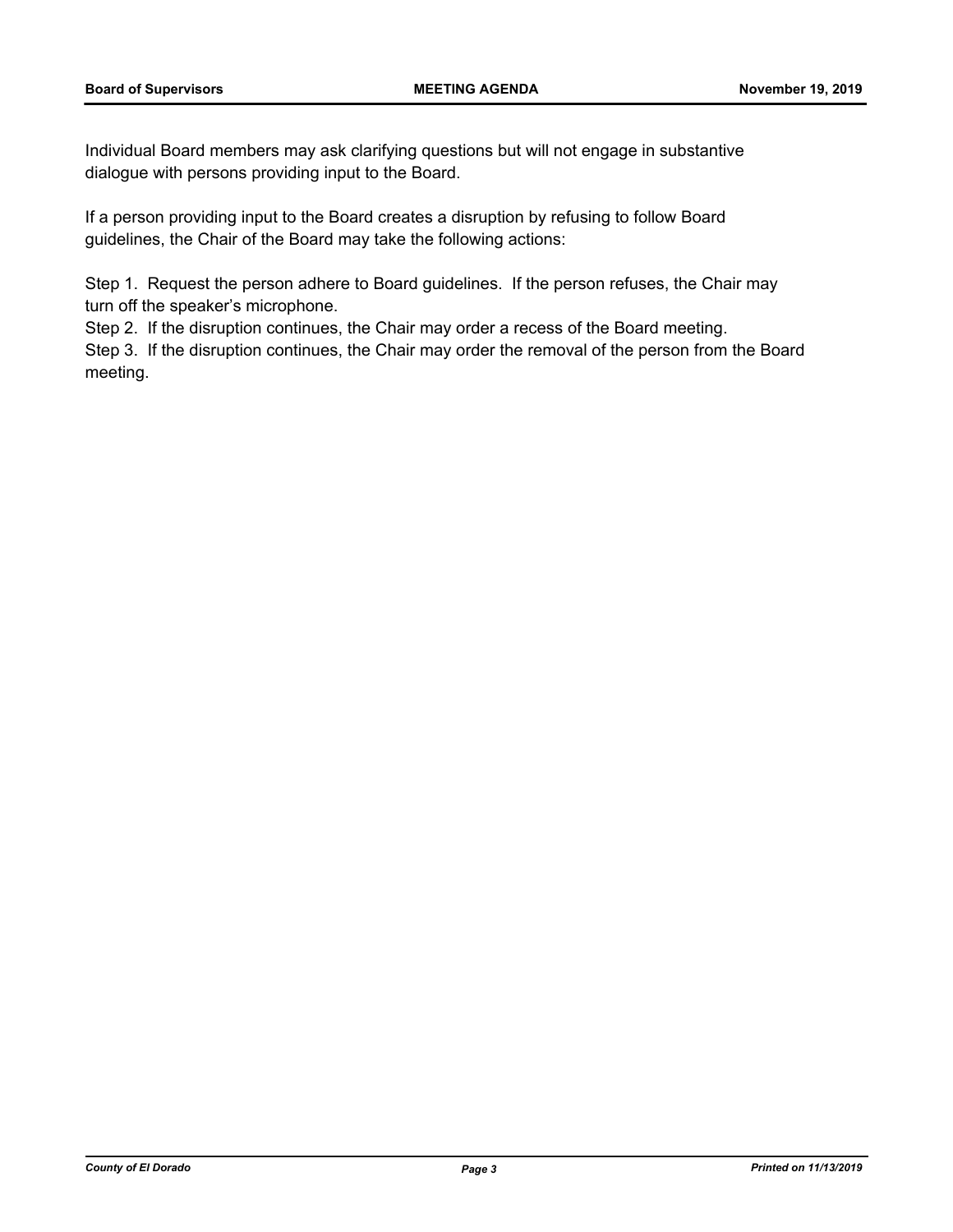## **EL DORADO COUNTY YOUTH COMMISSIONERS TO ATTEND THE BOARD OF SUPERVISORS MEETING FOR JOB SHADOW DAY**

**8:00 A.M. - CALL TO ORDER**

### **INVOCATION AND PLEDGE OF ALLEGIANCE TO THE FLAG**

### **ADOPTION OF THE AGENDA AND APPROVAL OF CONSENT CALENDAR**

The Board may make any necessary additions, deletions or corrections to the agenda including moving items to or from the Consent Calendar and adopt the agenda and the Consent Calendar with one single vote. A Board member may request an item be removed from the Consent Calendar for discussion and separate Board action. At the appropriate time as called by the Board Chair, members of the public may make a comment on matters on the Consent Calendar prior to Board action.

### **OPEN FORUM**

Open Forum is an opportunity for members of the public to address the Board of Supervisors on subject matter that is not on their meeting agenda and within their jurisdiction. Public comments during Open Forum are limited to three minutes per person. Individuals authorized by organizations will have three minutes to present organizational positions and perspectives and may request additional time, up to five minutes. The total amount of time reserved for Open Forum is 20 Minutes.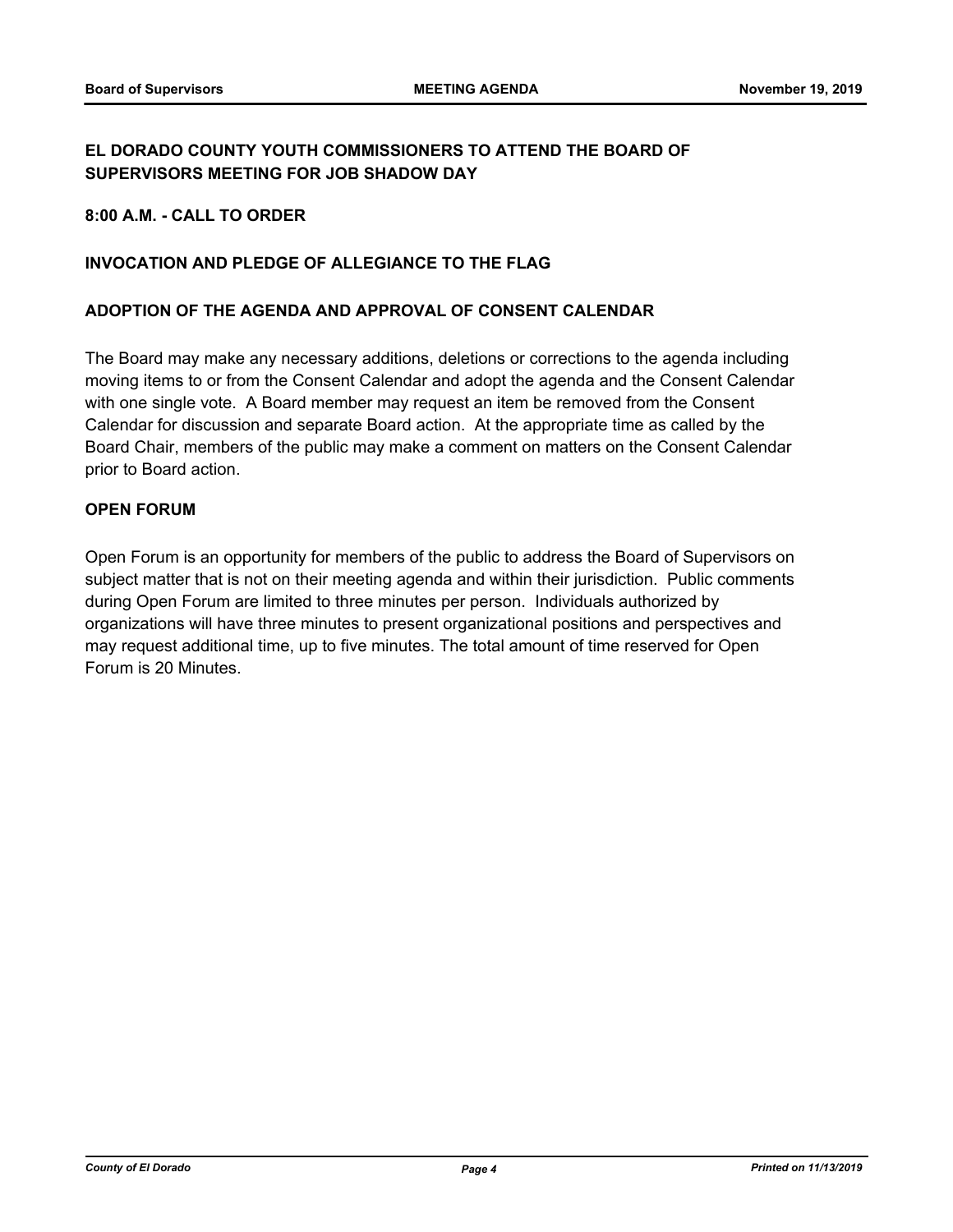### **CONSENT CALENDAR**

**1.** [19-1711](http://eldorado.legistar.com/gateway.aspx?m=l&id=/matter.aspx?key=27035) Clerk of the Board recommending the Board approve the Minutes from the regular meeting of November 5, 2019.

### **GENERAL GOVERNMENT - CONSENT ITEMS**

- **2.** [19-1506](http://eldorado.legistar.com/gateway.aspx?m=l&id=/matter.aspx?key=26828) Chief Administrative Office, Parks Division, recommending the Board approve a Memorandum of Understanding with the following agencies for coordination efforts on the Rubicon Trail:
	- 1) Placer County;
	- 2) Tahoe National Forest;
	- 3) Lake Tahoe Basin Management Unit;
	- 4) Eldorado National Forest; and
	- 5) California State Parks Off Highway Motor Vehicle Division.

### **FUNDING:** N/A

- **3.** [16-0305](http://eldorado.legistar.com/gateway.aspx?m=l&id=/matter.aspx?key=20961) Chief Administrative Office recommending the Board find that a state of emergency continues to exist in El Dorado County as a result of unprecedented tree mortality due to drought conditions and related bark beetle infestations. (Cont. 11/05/19, Item 3)
- **4.** [19-1718](http://eldorado.legistar.com/gateway.aspx?m=l&id=/matter.aspx?key=27042) Clerk of the Board, based upon the recommendation of Supervisor Parlin, recommending the Board appoint Keri Cavin, Non-Commercial Boater Representative, Term Expiration 11/19/2023 to the Coloma Lotus Advisory Committee.

### **FUNDING:** N/A

**5.** [19-1707](http://eldorado.legistar.com/gateway.aspx?m=l&id=/matter.aspx?key=27031) Coloma Lotus Advisory Committee recommending the Board approve the Committee Bylaws, which were approved by the Committee on September 26, 2019.

**FUNDING:** N/A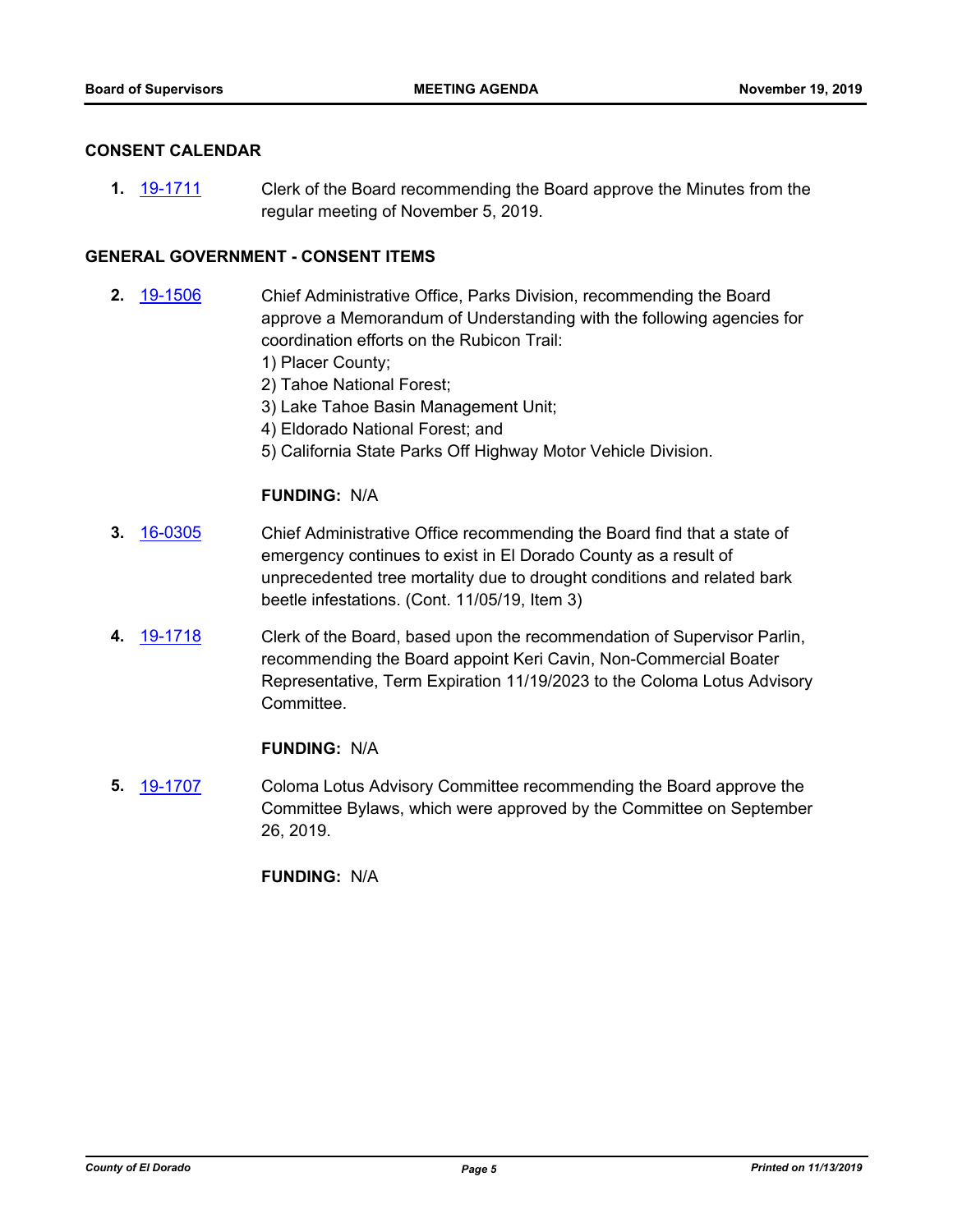**6.** [19-1525](http://eldorado.legistar.com/gateway.aspx?m=l&id=/matter.aspx?key=26847) Elections Department recommending the Board consider the following: 1) Approve and authorize the Registrar of Voters to sign the "Voting System Replacement Agreement" 18G30109 Amendment 01 with the State of California, thereby increasing the State contribution to fund Vote Center implementation from \$757,000 to \$1,245,210 and changing the county match requirement from 1:1 to 3:1;

> 2) Approve and authorize a budget amendment to increase revenue by \$448,210 and appropriations by \$1,556,515 in the Elections Department for Fiscal Year 2019-20 Budget, reduce appropriations in the ACO Fund by \$1,514,000 and decrease the General Fund impact from \$757,000 to \$311,305, to transfer the Vote Center system and implementation budget from the ACO fund to the Elections Department, to simplify and streamline the purchasing and accounts payable process;

> 3) Approve the addition of line items as described on attachment B for the purchase of new vote system equipment related to the implementation of Vote Centers to the FY 2019-20 Fixed Asset List for a total of \$409,742; and

4) Approve and authorize the CAO to approve adjustments to the Elections Department fixed asset list to transfer dollars among fixed asset orgs that do not increase the total fixed asset amount for the Vote Center project. (4/5 Vote required to approve the budget amendment, due to increase in total project appropriations)

**FUNDING:** State Funding with a 3:1 County match.

**7.** [19-1609](http://eldorado.legistar.com/gateway.aspx?m=l&id=/matter.aspx?key=26933) Elections Department recommending the Board:

1) Approve and authorize the Board Chair to execute assignment Amendment 3956 with Granicus, LLC (formerly SouthTech Systems) for a perpetual software license hosting fee and support and maintenance for Disclosure Docs 700 Conflict of Interest Filings, for the annual payment amount of \$10,174; and

2) Approve and authorize the attached budget amendment to rebudget \$10,174 in FY 2019-20 for the appropriation from 2018-19 that was not spent, decreasing General Fund Contingency and increasing Elections Department Software Maintenance and Support to allow for payment of the FY 2018-19 invoice in addition to the FY 2019-20 invoice. (4/5 Vote required to approve the budget amendment)

**FUNDING:** General Fund.

**8.** [19-1674](http://eldorado.legistar.com/gateway.aspx?m=l&id=/matter.aspx?key=26998) Human Resources Department recommending the Board adopt and authorize the Chair to sign Resolution **206-2019** to correct the number of Administrative Analyst I/II allocated positions for the Chief Administrative Office listed in Resolution 180-2019.

**FUNDING:** N/A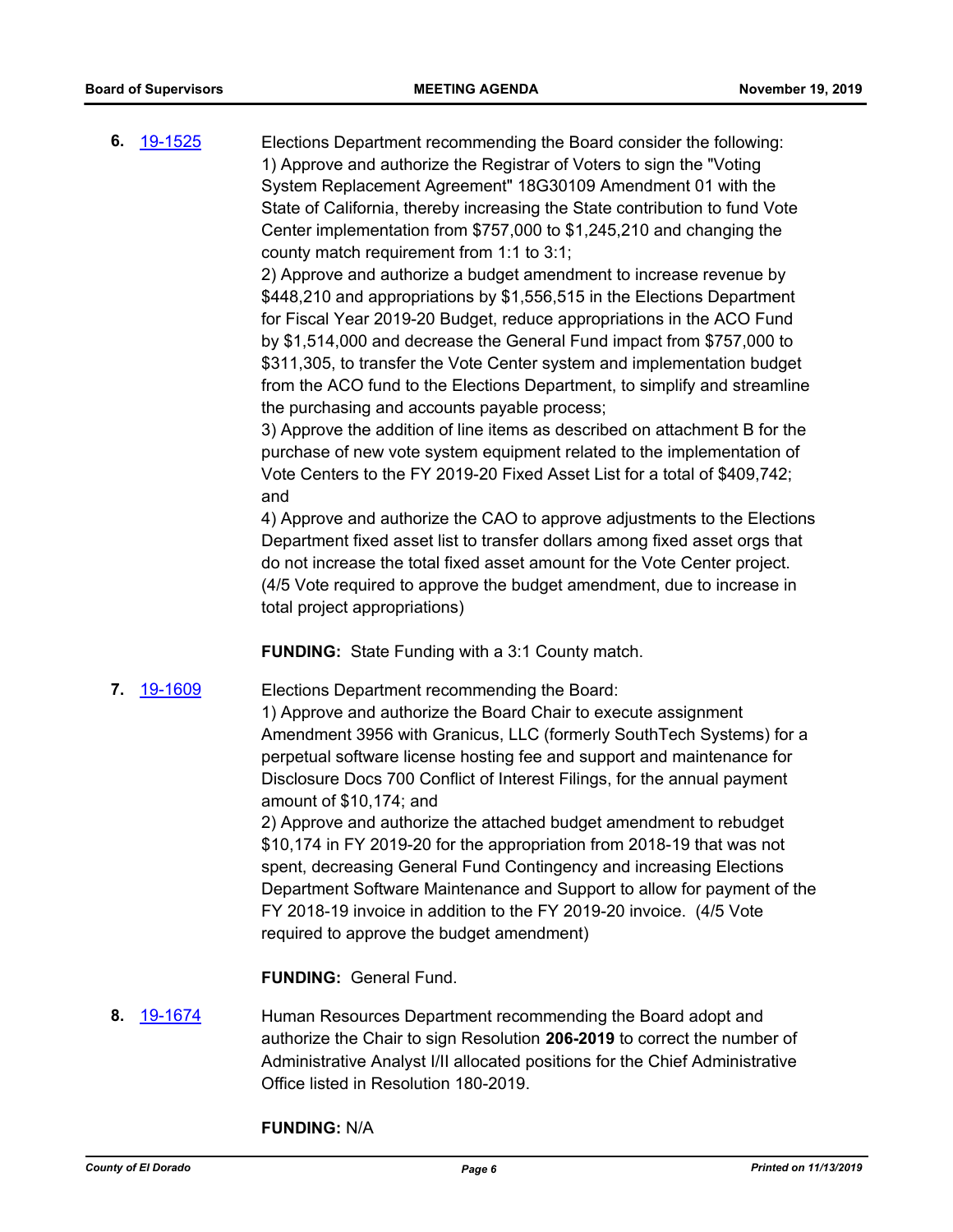**9.** [19-1647](http://eldorado.legistar.com/gateway.aspx?m=l&id=/matter.aspx?key=26971) Human Resources Department, Risk Management Division, recommending the Board: 1) Approve and authorize the continuation of perpetual agreement 3360 with York Risk Services Group, Inc. as the County's third party administrator for Workers' Compensation tail claims; and 2) Approve and authorize the Chair to sign the First Amendment to Agreement 3360 extending the expiration date for one year and agreeing to the new, lower pricing proposal as submitted by York Risk Services, Inc. with a total not-to-exceed amount of \$165,017 retroactive to November 1, 2019 through October 31, 2020.

**FUNDING:** Workers' Compensation Fund.

**10.** [19-1645](http://eldorado.legistar.com/gateway.aspx?m=l&id=/matter.aspx?key=26969) Supervisor Novasel recommending the Board: 1) Find that a public benefit is derived from supporting the Meyers Community Foundation's efforts to welcome the public into the Tahoe basin during the holidays with a beautifully lit tree; and 2) Approve and authorize the Chief Administrative Officer to sign a funding Agreement consistent with the County's standard form and upon the approval of County Counsel, with the Meyers Community Foundation authorizing payment of \$5,000 community funding contributions in support of these efforts.

**FUNDING:** General Fund.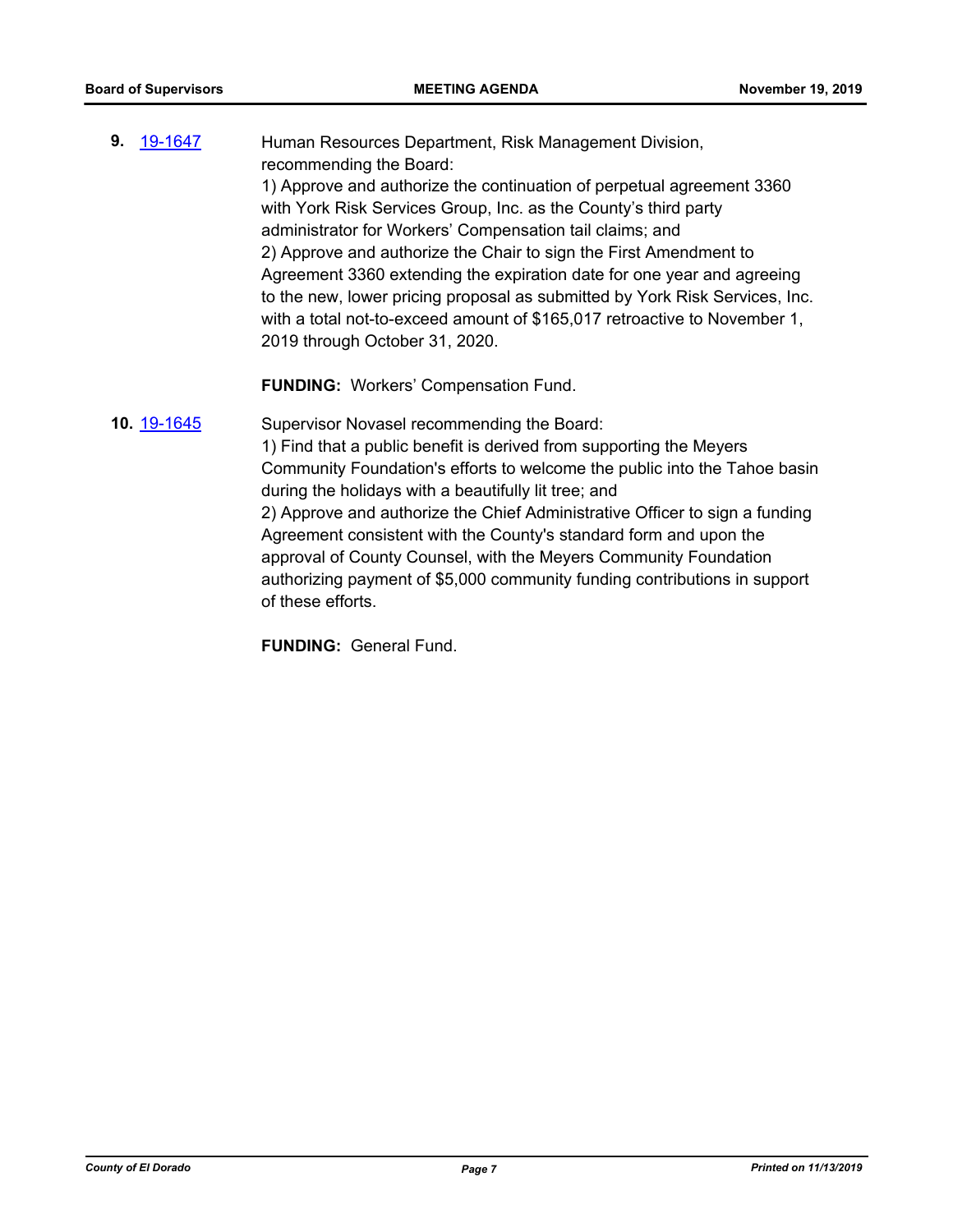#### **HEALTH AND HUMAN SERVICES - CONSENT ITEMS**

**11.** [19-1435](http://eldorado.legistar.com/gateway.aspx?m=l&id=/matter.aspx?key=26756) Department of Child Support Services recommending the Board: 1) Approve and authorize a budget amendment to increase the Department revenue and appropriations budget by \$50,000 for Fiscal Year 2019-20, due to an increase in allocation from the Department of Child Support Services (DCSS), for the purchase of two (2) new vehicles to be utilized as community outreach mobile offices; and 2) Approve the addition of two (2) vehicles at a cost not to exceed \$25,000 each to the Department's FY 2019-20 Fixed Asset list. (4/5 Vote required to approve the budget amendment)

> **FUNDING:** State and Federal funding resulting from increase in allocation by DCSS.

**12.** [19-1637](http://eldorado.legistar.com/gateway.aspx?m=l&id=/matter.aspx?key=26961) Department of Child Support Services recommending the Board approve and authorize the Chair to sign the Agreement for Services 3613 with Barton Healthcare System for services to carry out the Paternity Opportunity Program with a three-year term retroactive to February 1, 2019 through January 31, 2022, for an amount not to exceed \$5,000.

**FUNDING:** State and Federal Child Support Funds.

**13.** [19-1299](http://eldorado.legistar.com/gateway.aspx?m=l&id=/matter.aspx?key=26621) Health and Human Services Agency recommending the Board: 1) Approve and authorize the Chair to sign Agreement for Services 4285 with A Helping Hand Homecare, LLC, for the provision of in-home and community support services, in the amount of \$900,000 for the term of three years from December 1, 2019 through December 31, 2022; 2) Make findings in accordance with County Ordinance 3.13.030 that it is more economical and feasible to contract with A Helping Hand Homecare, LLC for services provided under this Agreement 4285 because the County does not possess the staff to perform said services; and 3) Authorize the Purchasing Agent, or designee, to execute further documents relating to Agreement for Services 4285, including amendments which do not increase the maximum dollar amount or term of the Agreement, and contingent upon approval by County Counsel and Risk Management.

**FUNDING:** 100% State Funding - Mental Health Services Act.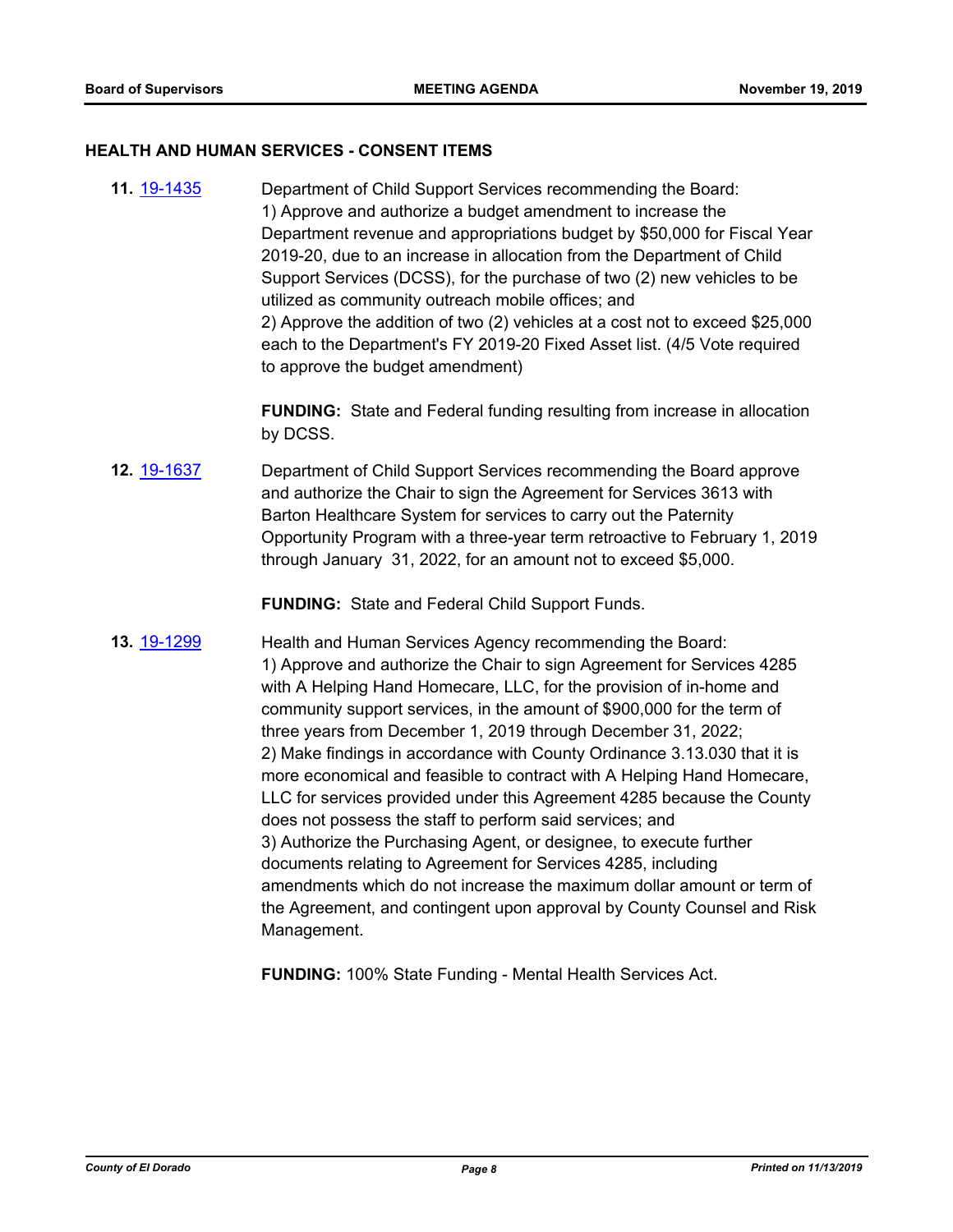**14.** [19-1629](http://eldorado.legistar.com/gateway.aspx?m=l&id=/matter.aspx?key=26953) Health and Human Services Agency (HHSA) recommending the Board: 1) Accept funding through revenue Agreement 20D-1007 with the California Department of Community Services and Development (CSD) for the Disgorgement Assistance Program, in the amount of \$92,864 for the retroactive term beginning October 1, 2019 through December 31, 2020; 2) Adopt and approve the Chair to sign Resolution **202-2019**, thereby delegating authority to the HHSA Director to execute said Agreement and any necessary documents to secure the funding; and 3) Authorize the HHSA Director or HHSA Chief Fiscal Officer to administer said Agreement 20D-1007 and any subsequent administrative documents, including required fiscal and programmatic reports.

> **FUNDING:** Settlement Agreement dated October 30, 2017 between the Federal Energy Regulatory Commission and Barclay's Bank.

**15.** [19-1619](http://eldorado.legistar.com/gateway.aspx?m=l&id=/matter.aspx?key=26943) Health and Human Services Agency recommending the Board: 1) Authorize the submission of a grant application to the California Governor's Office of Emergency Services for the Elder Abuse Program, for Fiscal Years 2019-20 and 2020-21, for an estimated grant amount of \$200,000;

> 2) Approve and authorize the Director of Health and Human Services Agency and Chair to Sign the Certification of Assurance of Compliance, pertaining to the Request for Application, as required by the grant; 3) Delegate authority to the Director of Health and Human Services Agency to accept funding and execute the grant agreement, if awarded, including any extensions or amendments that do not increase the total funding; and 4) Authorize the Director of Health and Human Services Agency, or the Chief Fiscal Officer, to execute and administer any agreement or subsequent administrative documents relating to said award, including required fiscal and programmatic reports.

**FUNDING:** Federal funding from the 2018 Victims of Crime Act, in the amount of \$200,000, requiring a match contribution of \$50,000, which will be matched with a time commitment by Senior Legal services and/or additional volunteer hours.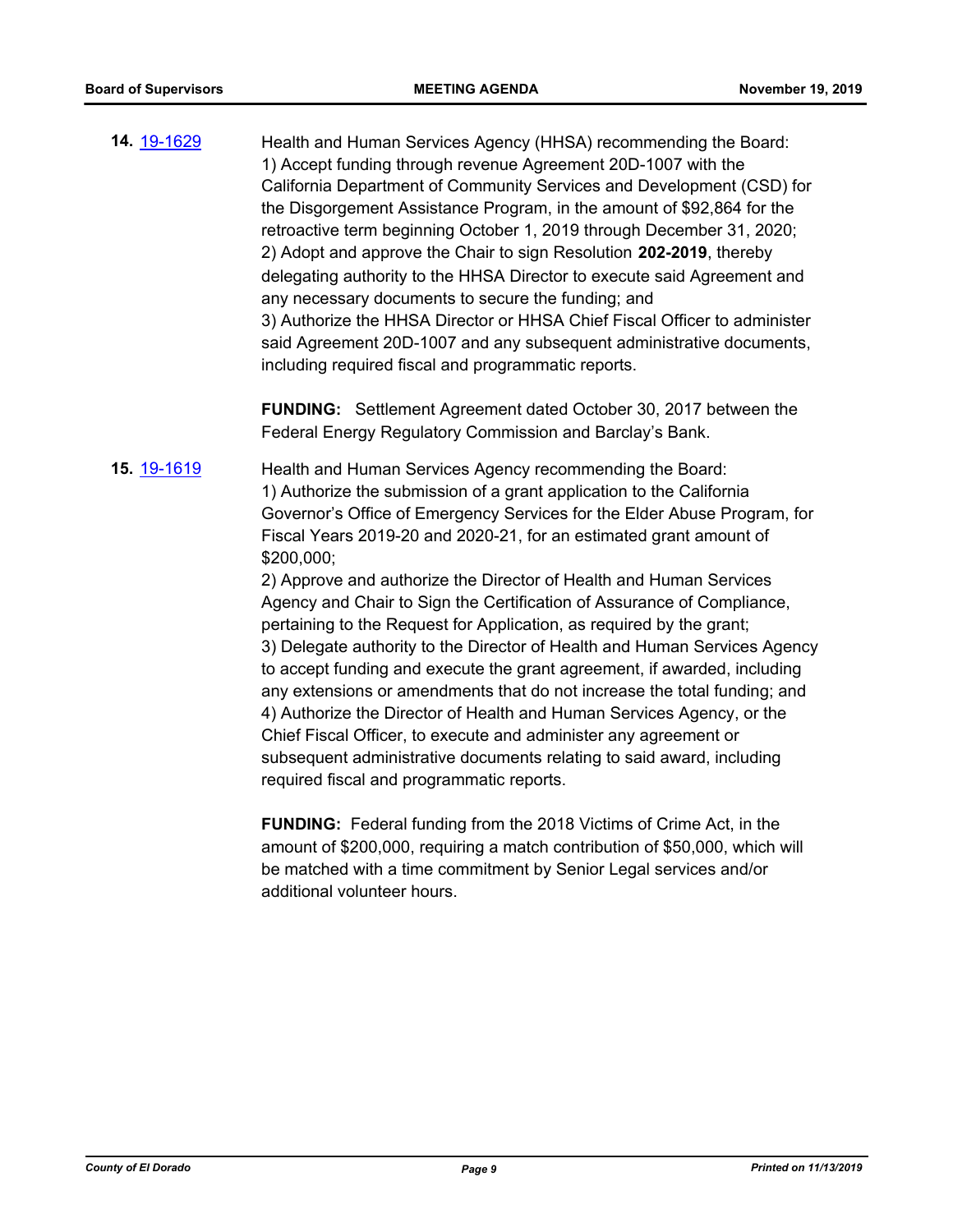### **LAND USE AND DEVELOPMENT - CONSENT ITEMS**

**16.** [19-1391](http://eldorado.legistar.com/gateway.aspx?m=l&id=/matter.aspx?key=26712) Environmental Management Department recommending the Board approve and authorize the Chair to sign Amendment I to Agreement for Services 2681 with Tetra Tech BAS, Inc., doing business as Bryan A. Stirrat & Associates, for the provision of solid waste, landfill, and wastewater treatment plant engineering and construction quality assurance services in order to increase the total amount of the Agreement by \$125,000 for a new not-to-exceed amount of \$275,000, and include other minor administrative changes as necessary, with no change to the scope of work or term of the Agreement.

> **FUNDING:** Non-General Fund / County Service Area No. 10 - Solid Waste and Liquid Waste funds.

## **17.** [19-1300](http://eldorado.legistar.com/gateway.aspx?m=l&id=/matter.aspx?key=26622) Environmental Management Department recommending the Board consider the following:

1) Approve Amendment I to Agreement 3088 with Clean Harbors Environmental Services, Inc. for the provision of household hazardous waste collection, processing, transportation, and disposal services in order to update the scope of work, update the rate schedule to include additional waste profiles, and include other minor administrative changes as necessary, with no change to the not-to-exceed amount or term of the Agreement; and

2) Authorize the Purchasing Agent to sign Amendment I, as well as any future amendments that do not include changes to the not-to-exceed amount or term of the Agreement.

**FUNDING:** Non-General Fund / County Service Area No. 10 - Household Hazardous Waste funds.

# **18.** [19-1381](http://eldorado.legistar.com/gateway.aspx?m=l&id=/matter.aspx?key=26702) Department of Transportation recommending the Board: 1) Accept the subdivision improvements for West Valley Village, Unit 6C, TM 99-1359-6C, as complete; 2) Reduce Performance Bond with Rider 6547252 from \$541,192.46 to \$144,584.63, which is ten percent of the total revised cost of the subdivision improvements, which guarantees against any defective work, labor done, or defective materials furnished, and which is to be released after one year if no claims are made; 3) Hold Laborers & Materialmens Bond 6547252 in the amount of \$681,388.97 for six months to guarantee payments to persons furnishing labor, materials, or equipment; and 4) Authorize the Clerk of the Board to release the respective Bonds after

**FUNDING:** Developer Funded. (No Federal Funds)

the required time periods upon written request by the Department.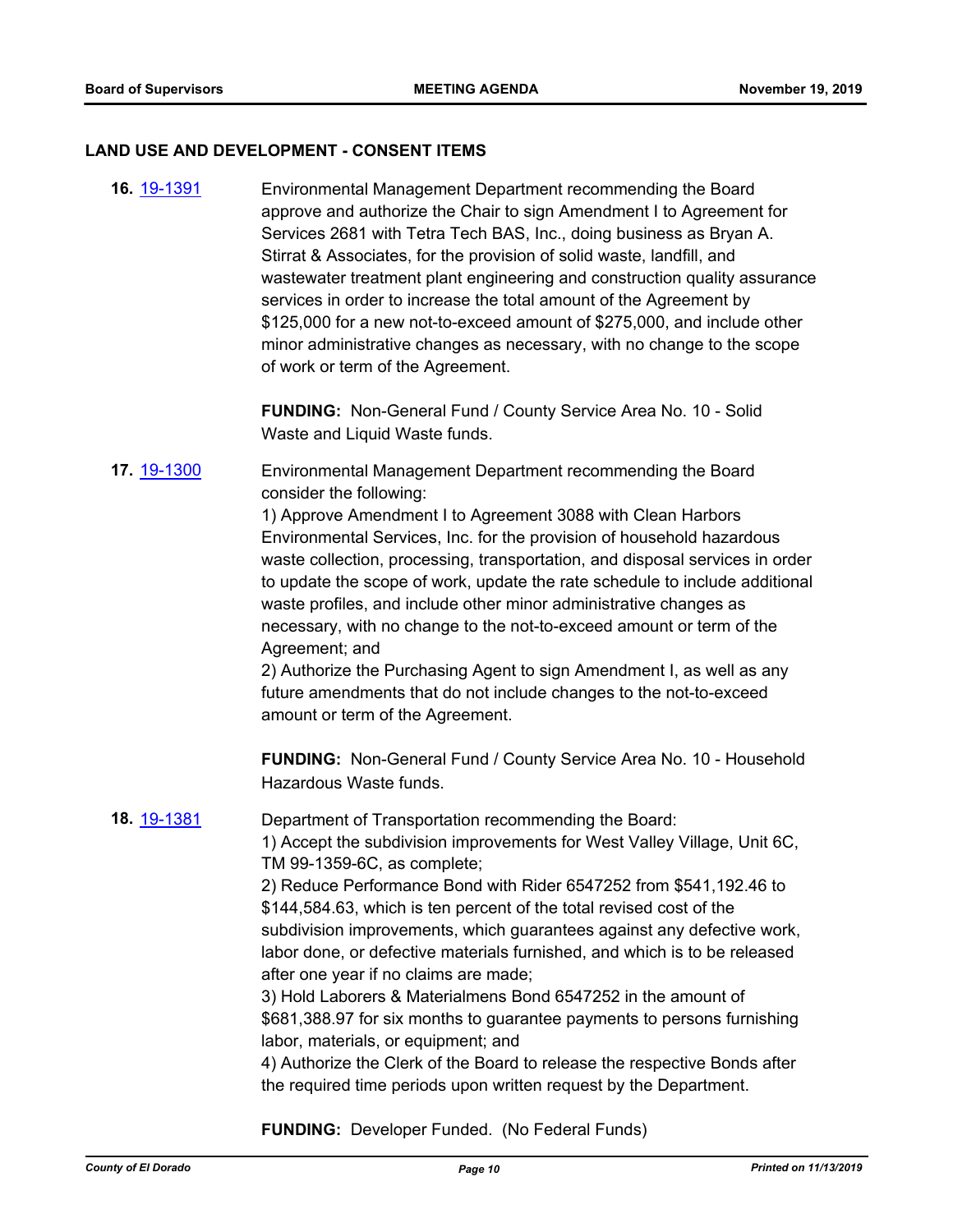| 19. 19-1606 | Department of Transportation recommending the Board consider the<br>following actions related to the Hanks Exchange Road at Squaw Hollow<br>Creek - Bridge Replacement Project, CIP 77135:<br>1) Approve and authorize the Chair to sign the Easement Acquisition<br>Agreement for Public Purposes and the Certificates of Acceptance<br>accepting Grant of Right of Way Easements, Grant of Slope and Drainage<br>Easements, and Grant of Temporary Construction Easements from David<br>W. Fausel and Deanna M. Fausel as Trustees Under Declaration of Trust<br>dated February 24, 1997, for Assessor's Parcel Numbers 046-022-001,<br>099-010-023 and 099-010-024. The Easement acquisitions provide<br>right-of-way necessary to construct the project, at a cost of \$31,200;<br>2) Authorize the Department of Transportation Director, or designee, to<br>execute the escrow instructions and any other related escrow documents<br>pertaining to the transaction, including payment of title and escrow fees,<br>which are estimated to be \$2,500; and<br>3) Authorize the Department of Transportation Director, or designee, to<br>extend the date of closure of escrow upon mutual agreement of both<br>parties, if necessary.<br><b>FUNDING:</b> Highway Bridge Program (99%) and Regional Surface |
|-------------|------------------------------------------------------------------------------------------------------------------------------------------------------------------------------------------------------------------------------------------------------------------------------------------------------------------------------------------------------------------------------------------------------------------------------------------------------------------------------------------------------------------------------------------------------------------------------------------------------------------------------------------------------------------------------------------------------------------------------------------------------------------------------------------------------------------------------------------------------------------------------------------------------------------------------------------------------------------------------------------------------------------------------------------------------------------------------------------------------------------------------------------------------------------------------------------------------------------------------------------------------------------------------------------------------------------|
|             | Transportation Program (1%).                                                                                                                                                                                                                                                                                                                                                                                                                                                                                                                                                                                                                                                                                                                                                                                                                                                                                                                                                                                                                                                                                                                                                                                                                                                                                     |
| 20. 19-1612 | Department of Transportation recommending the Board consider the<br>following:<br>1) Accept the subdivision improvements for the West Valley Village - Unit<br>3C project, TM 10-1500 as complete;<br>2) Reduce Performance Bond 706103S from \$329,110.75 to \$90,517.33,<br>which is ten percent of the total cost of the subdivision improvements,<br>which guarantees against any defective work, labor done, or defective<br>materials furnished, and which is to be released after one year if no claims<br>are made;<br>3) Hold Laborer and Materialmens Bond 706103S in the amount of                                                                                                                                                                                                                                                                                                                                                                                                                                                                                                                                                                                                                                                                                                                    |
|             | \$452,586.66 for six (6) months to guarantee payments to persons                                                                                                                                                                                                                                                                                                                                                                                                                                                                                                                                                                                                                                                                                                                                                                                                                                                                                                                                                                                                                                                                                                                                                                                                                                                 |
|             | furnishing labor, materials, or equipment; and                                                                                                                                                                                                                                                                                                                                                                                                                                                                                                                                                                                                                                                                                                                                                                                                                                                                                                                                                                                                                                                                                                                                                                                                                                                                   |
|             | 4) Authorize the Clerk of the Board to release the respective bonds after<br>the required time periods upon written request from the Department of<br>Transportation.                                                                                                                                                                                                                                                                                                                                                                                                                                                                                                                                                                                                                                                                                                                                                                                                                                                                                                                                                                                                                                                                                                                                            |
|             | <b>FUNDING: Developer Funded.</b>                                                                                                                                                                                                                                                                                                                                                                                                                                                                                                                                                                                                                                                                                                                                                                                                                                                                                                                                                                                                                                                                                                                                                                                                                                                                                |
| 21. 19-1418 | Department of Transportation recommending the Board adopt and<br>authorize the Chair to sign Resolution 204-2019 sanctioning a new speed<br>restriction on Apache Avenue.                                                                                                                                                                                                                                                                                                                                                                                                                                                                                                                                                                                                                                                                                                                                                                                                                                                                                                                                                                                                                                                                                                                                        |

**FUNDING:** Road Fund.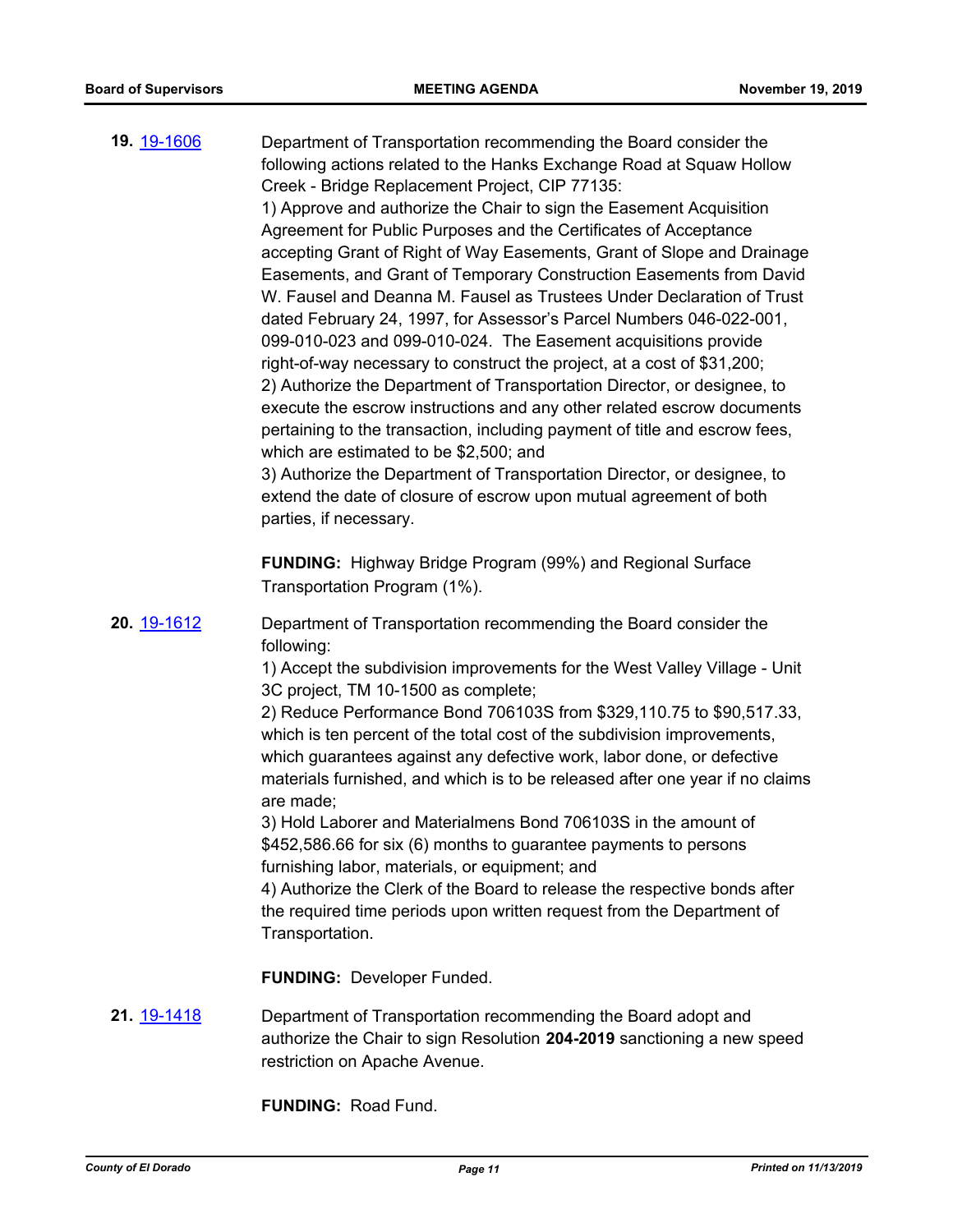**22.** [19-1635](http://eldorado.legistar.com/gateway.aspx?m=l&id=/matter.aspx?key=26959) Department of Transportation recommending the Board adopt and authorize the Chair to sign Resolution **205-2019** authorizing the Department to apply for the California Climate Investment Fire Prevention Grant Program and expend funds if awarded the grant.

**FUNDING:** Road Fund.

**23.** [19-1639](http://eldorado.legistar.com/gateway.aspx?m=l&id=/matter.aspx?key=26963) Department of Transportation recommending the Board: 1) Approve appointments of Advisory Committee members to fill vacancies on Zone of Benefit Advisory Committees in County Service Areas No. 2 and No. 9 as outlined in Exhibit A, Zone of Benefit Advisory Committee Changes for 2019/2020; and 2) Confirm the appointment of Advisory Committee members who will be continuing their participation on the Zone of Benefit Advisory Committees in County Service Areas No. 2 and No. 9, as outlined in Exhibit B, Zone of Benefit Advisory Committee Continuing Participants for 2019/2020.

> **FUNDING:** County Service Area 2 and 9 Zone of Benefit Special Taxes and Assessments.

**24.** [19-1613](http://eldorado.legistar.com/gateway.aspx?m=l&id=/matter.aspx?key=26937) Department of Transportation recommending the Board consider the following:

> 1) Accept the subdivision improvements for the West Valley Village - Unit 5C, TM 10-1501 project as complete;

2) Reduce Performance Bond 706105S from \$643,498.34 to \$154,449.71, which is ten percent of the total cost of the subdivision improvements, which guarantees against any defective work, labor done, or defective materials furnished, and which is to be released after one year if no claims are made;

3) Hold Laborer and Materialmens Bond 706105S in the amount of \$772,248.57 for six (6) months to guarantee payments to persons furnishing labor, materials, or equipment; and

4) Authorize the Clerk of the Board to release the respective bonds after the required time periods upon written request from the Department of Transportation.

**FUNDING:** Developer Funded.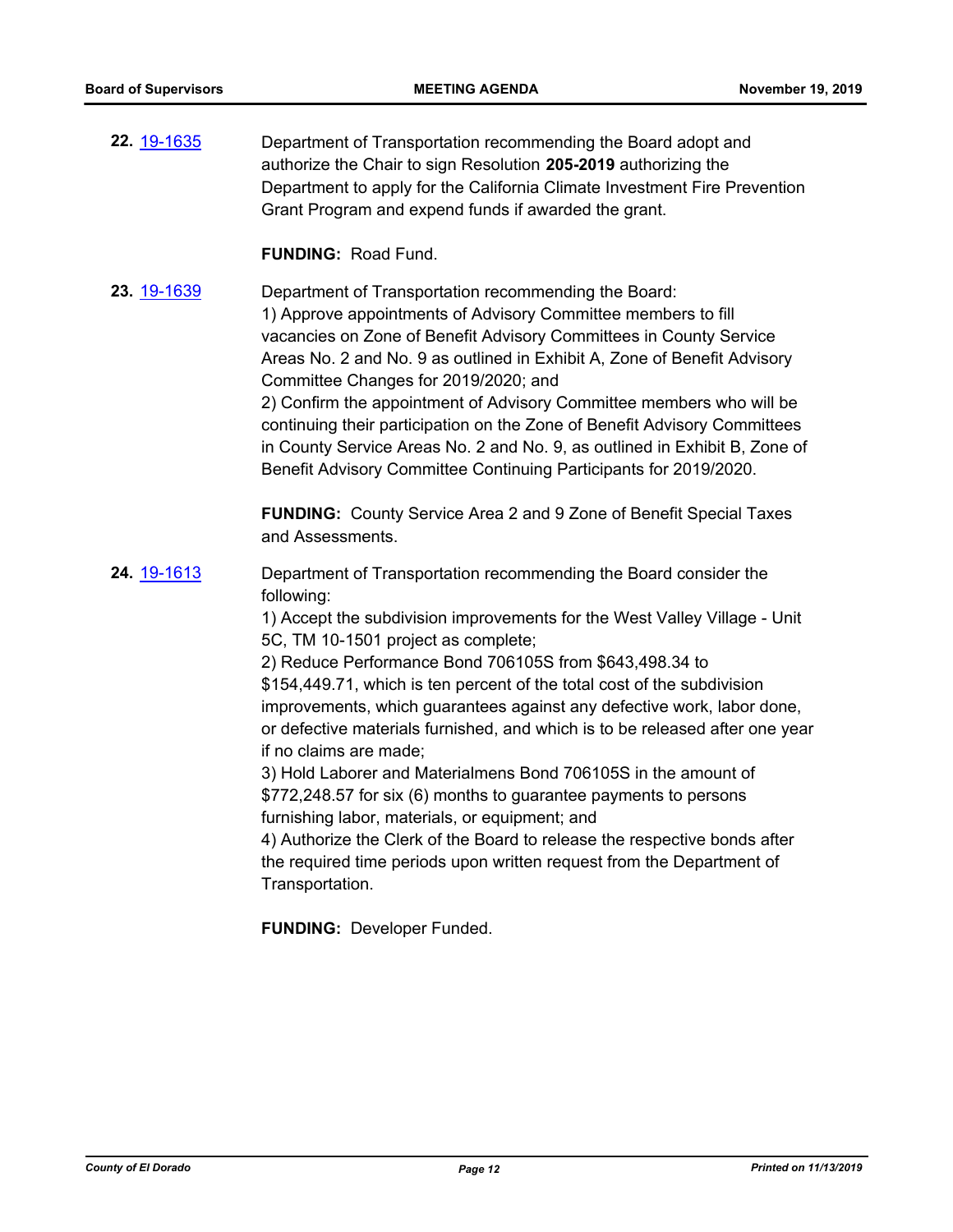| 25 19-1614 | Department of Transportation recommending the Board consider the |  |
|------------|------------------------------------------------------------------|--|
|            | following:                                                       |  |
|            |                                                                  |  |

1) Accept the subdivision improvements for the West Valley Village - Unit 7C, TM 10-1494 project as complete;

2) Reduce Performance Bond 703555S from \$213,765.47 to \$61,959.82, which is ten percent of the total cost of the subdivision improvements, which guarantees against any defective work, labor done, or defective materials furnished, and which is to be released after one year if no claims are made;

3) Hold Laborer and Materialmens Bond 703555S in the amount of \$309,799.10 for six (6) months to guarantee payments to persons furnishing labor, materials, or equipment; and

4) Authorize the Clerk of the Board to release the respective bonds after the required time periods upon written request from the Department of Transportation.

**FUNDING:** Developer Funded.

**26.** [19-1529](http://eldorado.legistar.com/gateway.aspx?m=l&id=/matter.aspx?key=26851) Department of Transportation recommending the Board approve and authorize the Chair to sign Agreement 4378 for Sale of Mitigation Credits with Westervelt Ecological Services, LLC, as owner of the Cosumnes Floodplain Mitigation Bank, for the sale of 2.31 Floodplain Mosaic Wetland (Riparian) credits to the County of El Dorado for a total purchase price of \$300,300, as necessary mitigation for the construction of the Silver Springs Parkway to Bass Lake Road (South Segment) Project, CIP 76108/36105039.

> **FUNDING:** Developer Advanced Traffic Impact Mitigation Zones 1-7 Fees, Traffic Impact Mitigation Zones 1-7 Fees, Developer Funds and Road Funds/Discretionary Funds.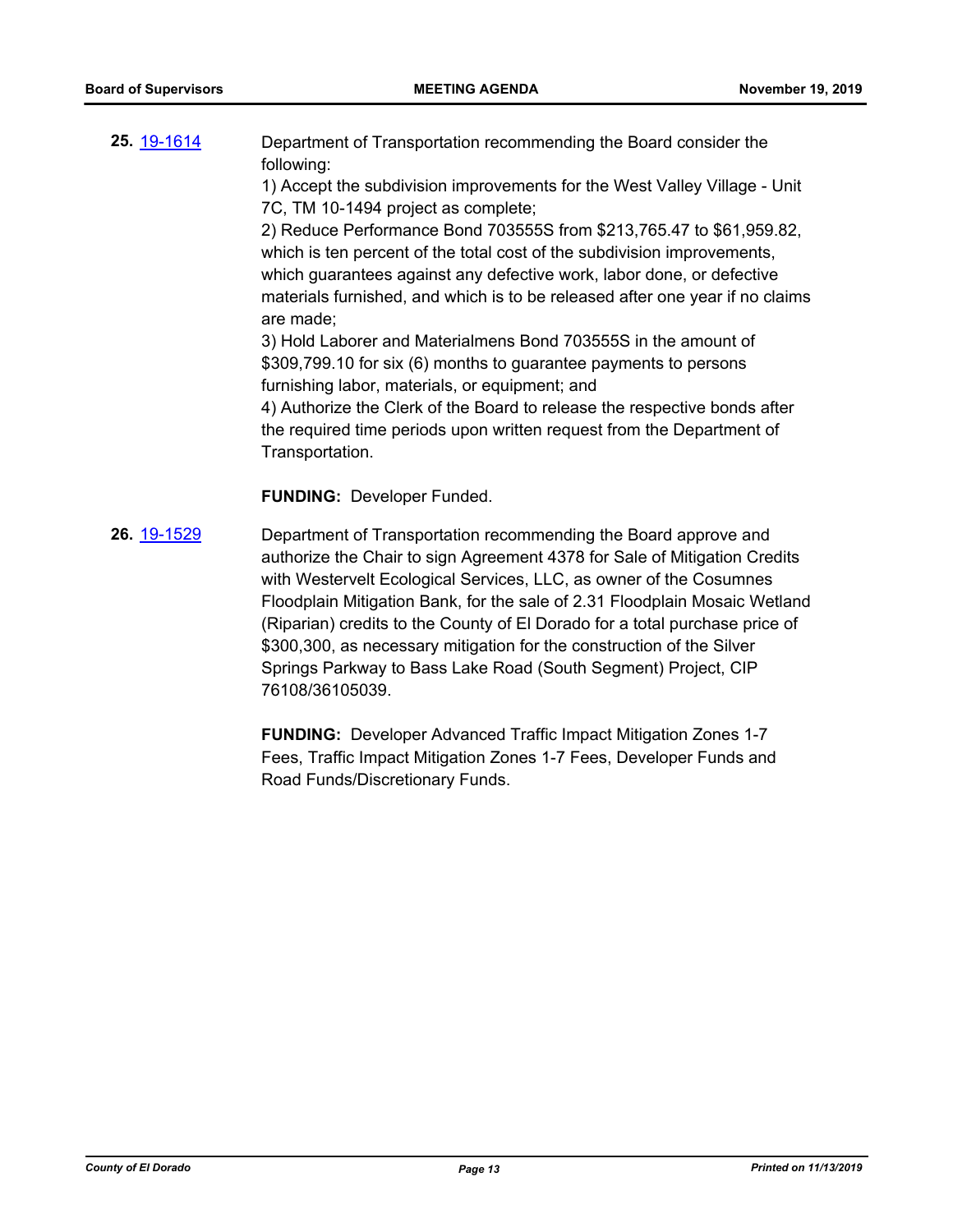| 27 19-1615 | Department of Transportation recommending the Board consider the          |
|------------|---------------------------------------------------------------------------|
|            | following:                                                                |
|            | 1) Accept the subdivision improvements for the West Valley Village - Lots |
|            | 6 & 7, Phase 2, TM 06-1409-R project as complete;                         |

2) Reduce Performance Bond with 706101S from \$130,396.32 to \$40,783.52, which is ten percent of the total cost of the subdivision improvements, which guarantees against any defective work, labor done, or defective materials furnished, and which is to be released after one year if no claims are made;

3) Hold Laborer and Materialmens Bond 706101S in the amount of \$203,917.64 for six (6) months to guarantee payments to persons furnishing labor, materials, or equipment; and

4) Authorize the Clerk of the Board to release the respective bonds after the required time periods upon written request from the Department of Transportation.

**FUNDING:** Developer Funded.

**28.** [19-1690](http://eldorado.legistar.com/gateway.aspx?m=l&id=/matter.aspx?key=27014) Department of Transportation, Maintenance and Operations Division, recommending the Board consider the following for temporary housing of snow removal crews:

> 1) Approve and authorize the Chair to sign retroactive Rental Agreement 4327 with Lake Valley Properties for temporary housing located at 587 Otomites Street in South Lake Tahoe, in the amount of \$11,600.00, to commence on November 1, 2019, and terminate on March 31, 2020; and 2) Approve and ratify Rental Agreement 4210 with Tahoe Rental Company for temporary housing located at 7110 West Lake Boulevard in Tahoma, in the amount of \$12,500.00, to commence on December 1, 2019 and terminate on March 31, 2020. (Est. Time 10 Min.)

**FUNDING:** Road Fund.

### **29.** [19-1554](http://eldorado.legistar.com/gateway.aspx?m=l&id=/matter.aspx?key=26878) Department of Transportation - Fleet Services Unit, recommending the Board approve the following:

1) Dispense with the formal bidding process in accordance with Purchasing Ordinance 3.12.16, Section D;

2) Authorize the Purchasing Agent to utilize the State of California competitively bid Contract 1-18-23-23D for the acquisition of nineteen (19) Chevrolet Tahoes of various configurations for the Department of Transportation - Fleet Services Unit; and

3) Authorize the Purchasing Agent to sign a purchase order to the awarded State vendor, Winner Chevrolet of Elk Grove, CA. in the amount of \$778,905 plus applicable delivery, fees and taxes (estimated at \$61,102) for a one time purchase following Board approval.

**FUNDING:** Fleet Internal Service Fund.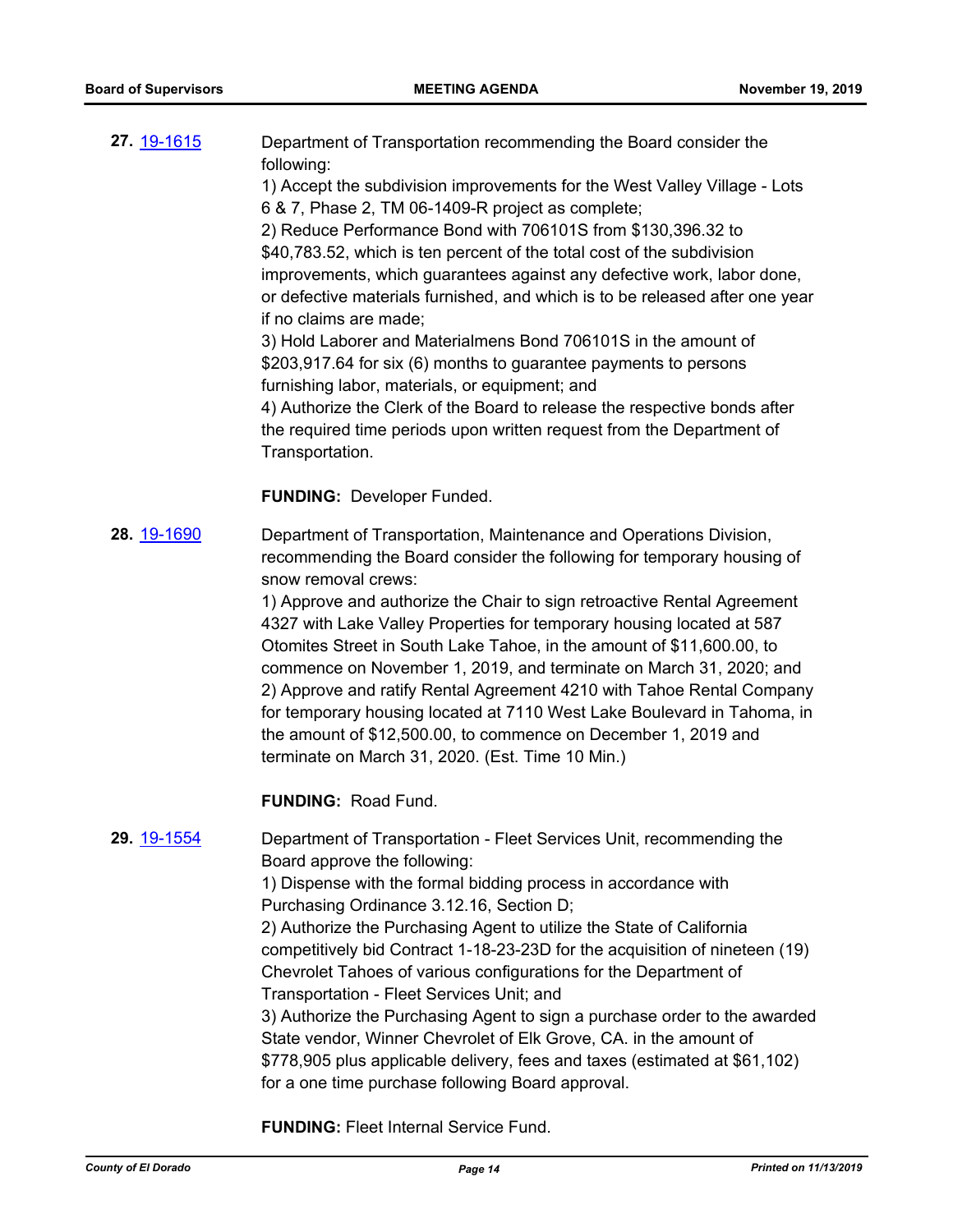**30.** [19-1604](http://eldorado.legistar.com/gateway.aspx?m=l&id=/matter.aspx?key=26928) Planning and Building Department, Planning Services Division-Current Planning, submitting for approval Final Map (TM-F19-0001) for Serrano Village J6 Unit 2 (TM13-1511), creating 30 residential lots, ranging in size from 5,009 to 9,322 square feet, and 2 lettered lots, on property identified by Assessor's Number 123-690-001, located on the south side of Bass Lake Road at the intersection with Serrano Parkway/Sienna Ridge Road, in the El Dorado Hills area and recommending the Board consider the following:

1) Approve Final Map (TM-F19-0001) for Serrano Village J6 Unit 2;

2) Approve and authorize the Chair to sign the Agreement to Make Subdivision Improvements (Attachment B);

3) Approve and authorize the Chair to sign the Agreement on Conditions for Acceptance of Drainage Easements for Serrano Village J6 Unit 2 (Attachment D); and

4) Approve and authorize the Chair to sign the Agreement on Conditions for Acceptance of Roads for Serrano Village J Unit 2 (Attachment E). (Supervisorial District 1)

**FUNDING:** Developer-Funded.

### **END CONSENT CALENDAR**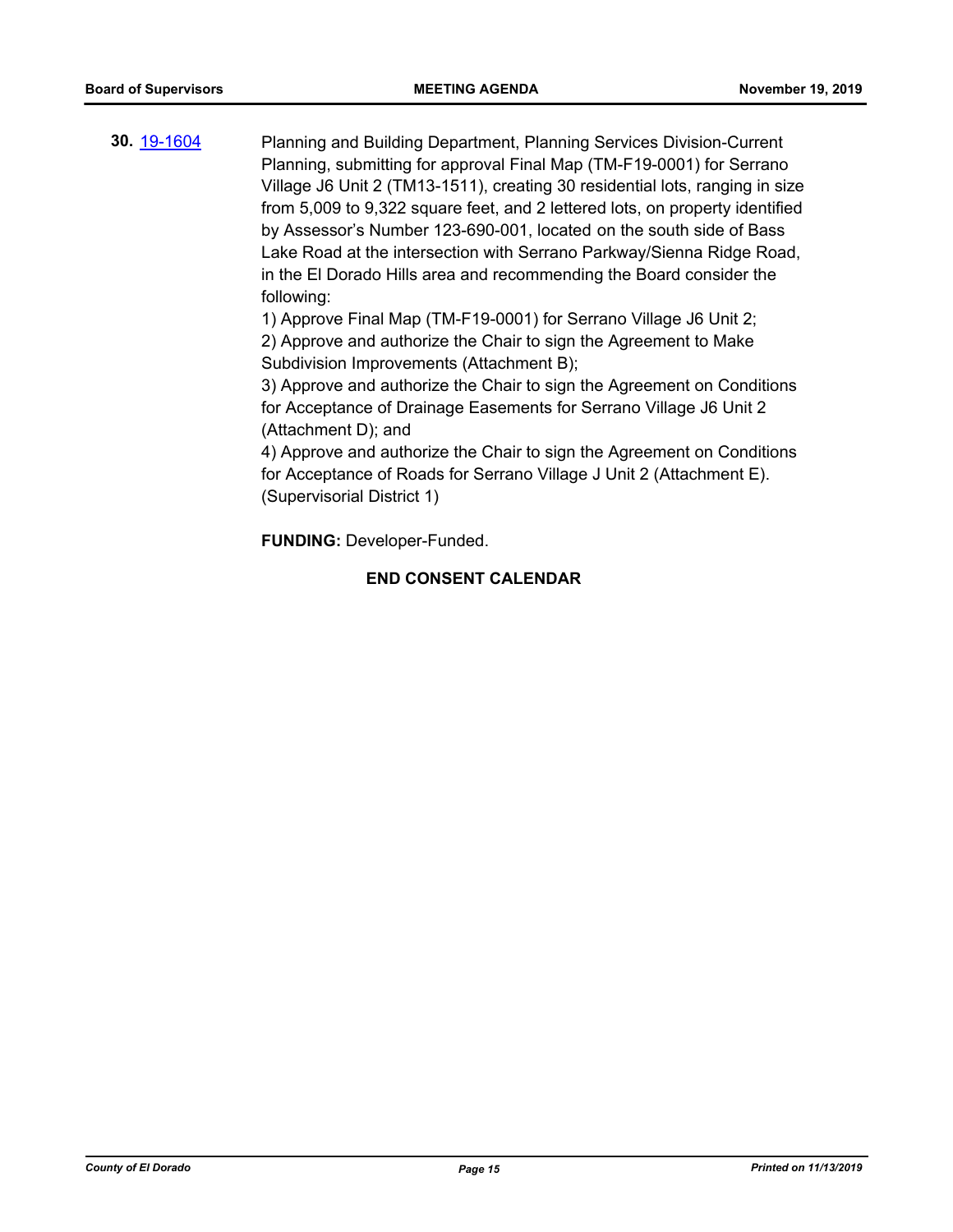### **DEPARTMENT MATTERS (Items in this category may be called at any time)**

**31.** [19-1722](http://eldorado.legistar.com/gateway.aspx?m=l&id=/matter.aspx?key=27046) Director of Human Resources recommending the Board: 1) Appoint Tonya Digiorno to the position of Director of Information Technologies, effective December 7, 2019, at step 3 of the salary range (annual salary of \$158,537.60); and 2) Approve and authorize the Chair to sign Resolution **208-2019** to: a) Terminate the interim Information Technology duties assigned to William O'Neill, Registar of Voters, via Resolution 157-2019, effective December 6, 2019; and b) Terminate the stipend Mr. O'Neill received for performing such duties, effective December 6, 2019. (Est. Time: 5 Min.)

### **FUNDING**: General Fund.

**32.** [19-1198](http://eldorado.legistar.com/gateway.aspx?m=l&id=/matter.aspx?key=26521) Supervisor Hidahl and the Veterans Affairs Commission recommending the Board: 1) Approve the **Introduction** (First Reading) of Ordinance **5113** to repeal County Ordinance Code Article VIII. *Veterans Affairs Commission,*  Chapter 2.20.510 et. seq. pursuant to Board direction on June 25, 2019; 2) Approve and authorize the Chair to sign Resolution **196-2019** incorporating the commissions bylaws to include a modification of the commission membership by adding a member of the Board; and

3) Waive full reading of the ordinance by the Clerk of the Board, read by title only, and return to the Board on December 10, 2019 for **Final Passage** (Second Reading). (Est. Time: 15 Min.)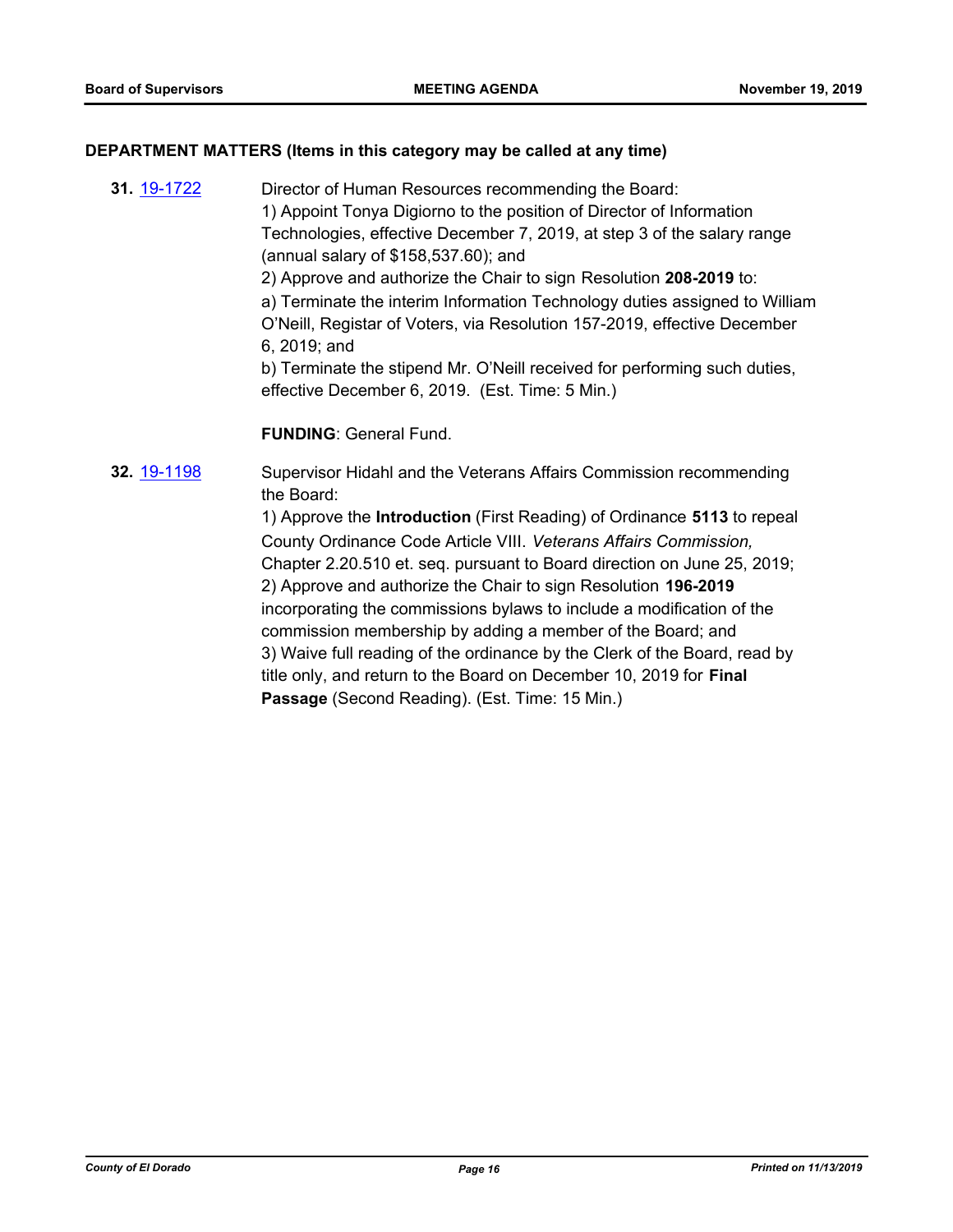| 33. 19-1601 | Chief Administrative Office recommending the Board:                            |
|-------------|--------------------------------------------------------------------------------|
|             | 1) Approve three amendments to the FY 2019-20 budget to (a) reflect one        |
|             | entry to the financial system for a technical correction to the stated General |
|             | Fund Designation for Road Infrastructure and Fund Balance pursuant to a        |
|             | previously approved budget amendment, and (b) to reflect two                   |
|             | amendments to special revenue funds that are necessary to balance the          |
|             | two funds to actual fund balance available in the respective funds;            |
|             | 2) Consider and provide conceptual approval for amendments to the Fiscal       |
|             | Year 2019-20 Adopted Budget to incorporate recommended uses for                |
|             | General Fund fund balance carried over from Fiscal Year 2018-19,               |
|             | reflecting information and requests that arose following the approval of the   |
|             | Recommended Budget; and                                                        |
|             | 3) Direct staff to return to the Board with a budget transfer form for         |
|             | approval, reflecting the Board's direction on recommended amendments.          |

A 4/5 vote will be required to approve the Budget Amendments. (Est. Time: 1 Hr.)

**FUNDING:** General Fund Appropriation for Contingency; Various Related Budgets.

**34.** [19-1460](http://eldorado.legistar.com/gateway.aspx?m=l&id=/matter.aspx?key=26781) **Health and Human Services Agency recommending the Board approve** and authorize the Chair to sign a Budget Transfer that addresses unspent FY 2018-19 and FY 2019-20 Transient Occupancy Tax (TOT) revenues allocated for distribution to veteran service and supports, as follows: 1) Decrease Appropriation for Contingency by \$89,000 and increase Special Projects by \$73,000 in the Veteran Affairs Special Revenue Fund (org 4270700) and increase \$16,000 in appropriations in the Veteran Affairs Department (org 4200000) to pay for an intern, to rebudget FY 2018-19 appropriations that were previously approved by Veteran Affairs Commission, but not yet distributed; and 2) Decrease the FY 2019-20 General Fund Appropriation for Contingency by \$265,739, and increase the Veteran Affairs Special Revenue Fund by \$265,739 to budget the FY 2019-20 TOT allocation to be distributed to Veteran services and supports according to the Veteran Affairs Commission FY 2019-20 Plan, yet to be determined. (4/5 vote required) (Est. Time: 15 Min.)

**FUNDING:** Transient Occupancy Tax, General Fund.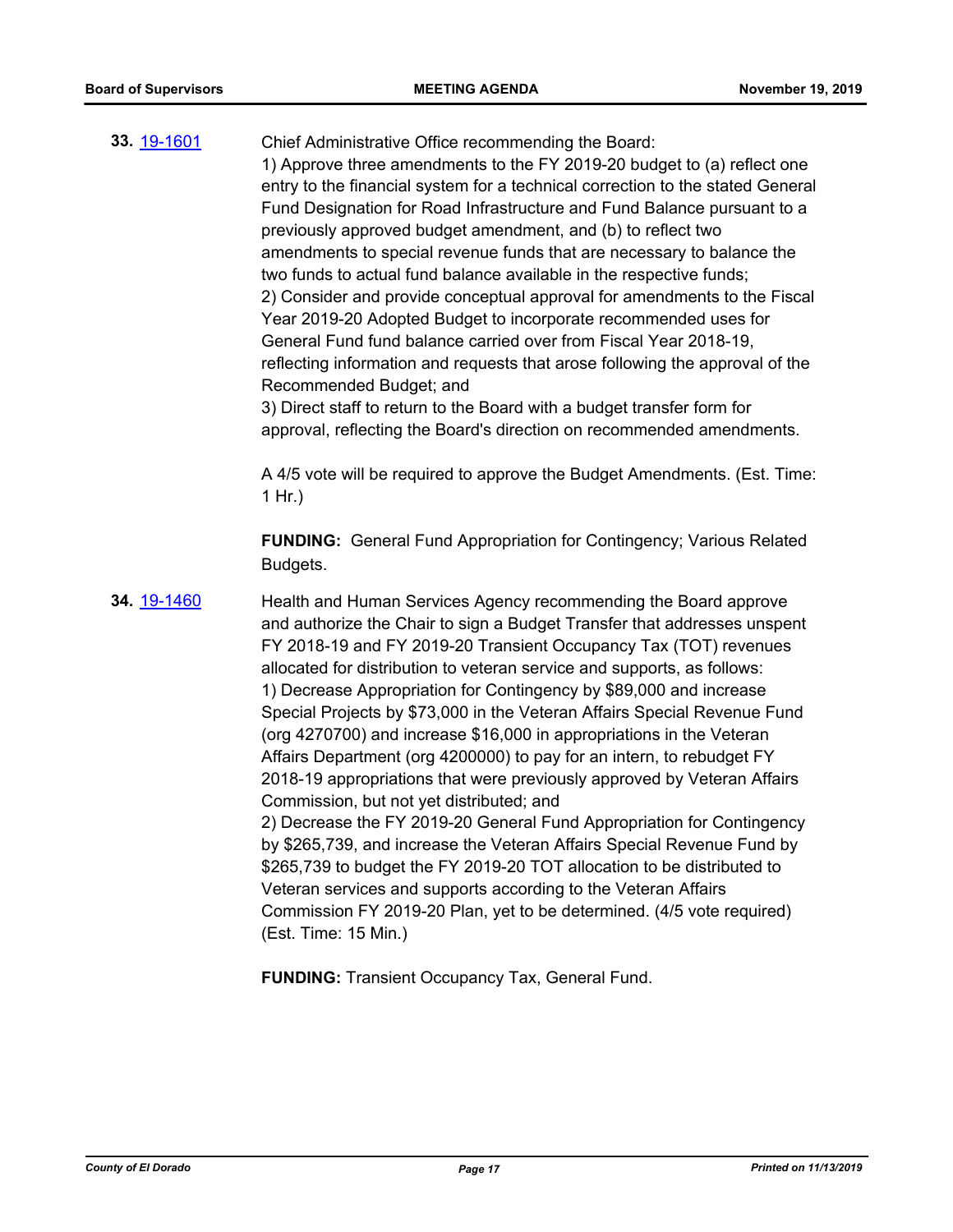### **10:00 A.M. TIME ALLOCATION**

**35.** [19-1597](http://eldorado.legistar.com/gateway.aspx?m=l&id=/matter.aspx?key=26921) Department of Transportation recommending the Board: 1) Receive an El Dorado Countywide Housing and Employment Projections, 2018 - 2040 Memorandum pertaining to the 2020 Major Update of the Traffic Impact Mitigation Fee Program, the 2016 - 2020 five-year review of the General Plan and the 2021 - 2029 Housing Element Update; and 2) Provide Staff and their consultants with input and direction. (Est. Time: 1.5 Hr.)

### **FUNDING:** N/A

### **11:30 A.M. TIME ALLOCATION**

**36.** [19-1575](http://eldorado.legistar.com/gateway.aspx?m=l&id=/matter.aspx?key=26899) Planning and Building Department, Long Range Planning, recommending the Board receive a presentation from staff regarding an update to the proposed methodology process for the Regional Housing Needs Assessment for the 2021-2029 General Plan Housing Element Update. (Est. Time: 15 Min.)

**FUNDING:** N/A

### **2:00 P.M. TIME ALLOCATION**

**37.** [19-1695](http://eldorado.legistar.com/gateway.aspx?m=l&id=/matter.aspx?key=27020) Sheriff and Chief Administrative Officer recommending the Board approve and authorize the Chair to sign Resolution **207-2019** proclaiming every October 23rd in perpetuity as Deputy Brian Ishmael Day, directing all County flags to be flown at half-staff each October 23rd, and naming the Public Safety Facility shooting range in his honor. (Est. Time: 10 Min.)

**FUNDING:** N/A

### **2:30 P.M. TIME ALLOCATION**

**38.** [19-1498](http://eldorado.legistar.com/gateway.aspx?m=l&id=/matter.aspx?key=26820) Supervisor Novasel recommending the Board:

1) Receive a presentation from Manuel Rivas, Jr., California State Association of Counties (CSAC) Deputy Executive Director of Operations and Member Services; and

2) Receive and file the 2019 CSAC Challenge Awards being presented to El Dorado County for Homeless Outreach Global Approach Initiative and Community Hubs: Increasing Access to Services. (Est. Time: 30 Min.)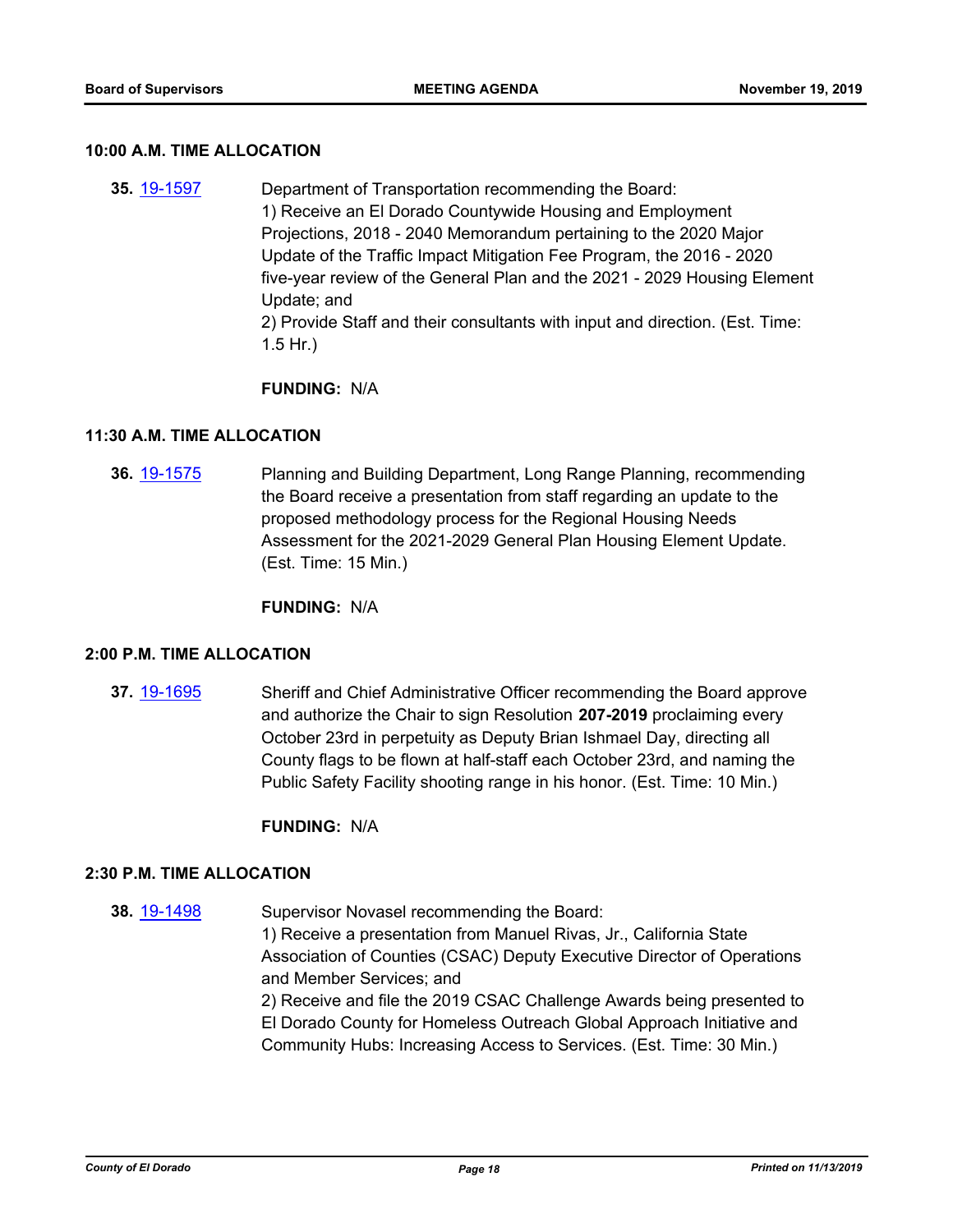#### **3:00 P.M. TIME ALLOCATION**

**39.** [19-1640](http://eldorado.legistar.com/gateway.aspx?m=l&id=/matter.aspx?key=26964) Environmental Management Department recommending the Board receive a presentation from members of the El Dorado Solid Waste Advisory Committee regarding current recycling practices and goals going forward. (Est. Time: 30 Min.)

> **FUNDING:** Non-General Fund. County Service Area No. 10 - Solid Waste funds.

### **3:30 P.M TIME ALLOCATION**

**40.** [19-1610](http://eldorado.legistar.com/gateway.aspx?m=l&id=/matter.aspx?key=26934) HEARING - Planning and Building Department, Planning Division, forwarding a request from Lennar Homes of California, Inc. for an Initiation Hearing (Conceptual Review) of a proposed Specific Plan Amendment of the Carson Creek Specific Plan to change land use designations from Research and Development, and Industrial to Residential and Commercial which would facilitate a development that would include a mixture of commercial use, a community center, open space, and a continuation of an existing age-restricted residential development of up to 415 residential units. The property, identified by Assessor's Parcel Numbers 117-680-007, 117-680-003, 117-680-004, 117-680-008, 117-680-016, 117-570-013, 117-570-017, and 117-570-018, consisting of 138 acres, is located in the El Dorado Hills area. Staff recommends the Board take the following actions: 1) Find that the proposed Pre-Application PA17-0004 complies with the criteria for initiation of General Plan Amendments as required by Board of Supervisors Policy J-6; and

2) Provide the Applicant with initial feedback on the proposed project. (Supervisorial District 2) (Est. Time: 1 Hr.)

**FUNDING:** N/A

### **ITEMS TO/FROM SUPERVISORS**

**CAO UPDATE**

**ADJOURNMENT**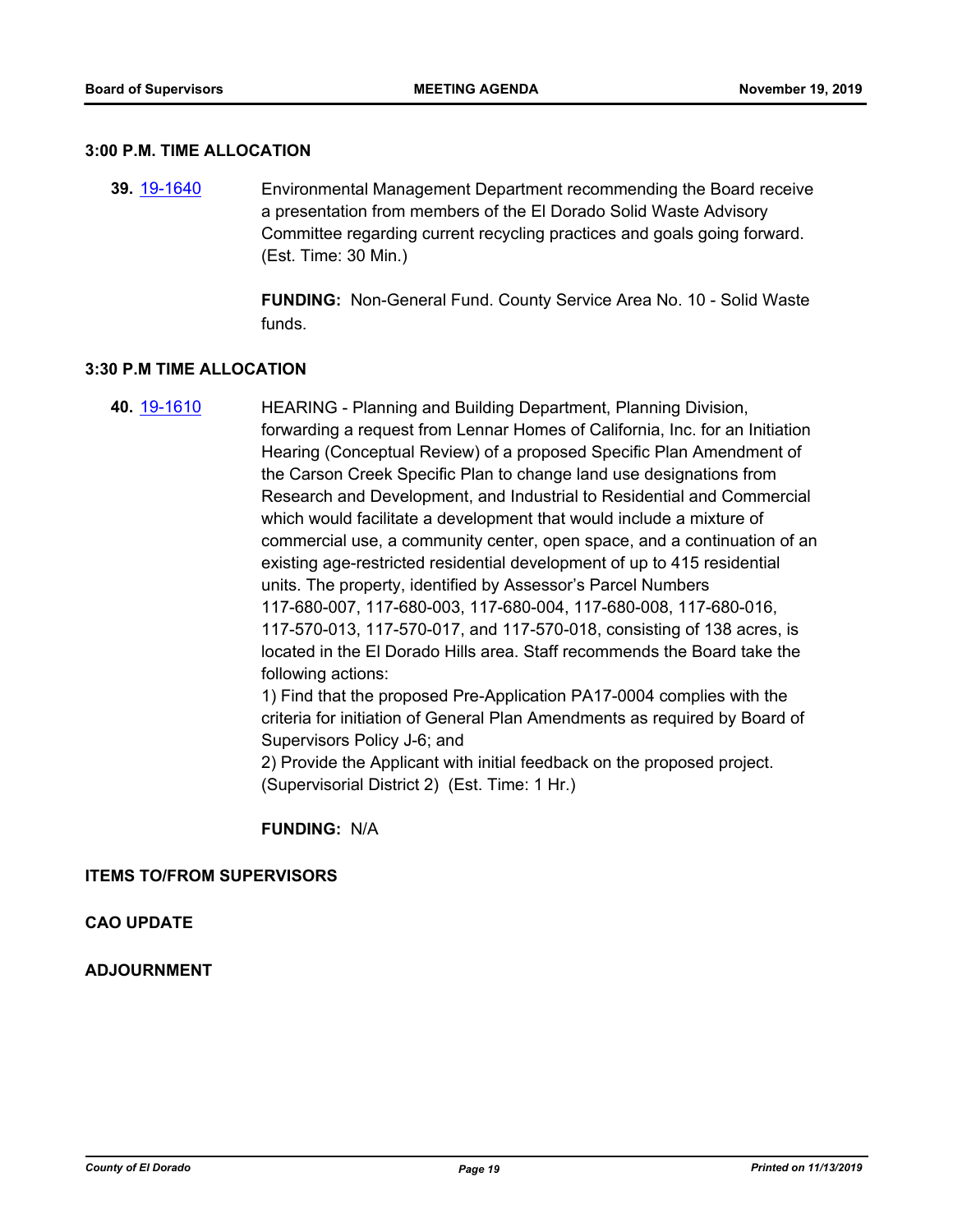### **CLOSED SESSION**

| 41. 19-1683 | <b>Pursuant to Government Code Section 54957- Public Appointment.</b><br>Title: Director of Information Technologies. (Est. Time: 15 Min.)                                                                                                                                                                                                                        |
|-------------|-------------------------------------------------------------------------------------------------------------------------------------------------------------------------------------------------------------------------------------------------------------------------------------------------------------------------------------------------------------------|
| 42. 19-1650 | <b>Pursuant to Government Code Section 54957.6 - Conference with</b><br>Labor Negotiator: County Negotiator: Director of Human Resources<br>and/or designee. Employee organizations: Operating Engineers Local 3<br>representing employees in the Trades & Crafts Bargaining Unit and El<br>Dorado County Deputy County Counsel Association. (Est. Time: 15 Min.) |
| 43. 19-1687 | Conference with Legal Counsel - Existing Litigation pursuant to<br>Government Code Section 54956.9(d)(1). Title: County of El Dorado v.<br>Amerisourcebergen Drug Corporation, et al., United States District Court<br>for the Eastern District of California, Case No. 2:18-at-679. Number of<br>potential cases: (1). (Est. Time: 15 Min.)                      |
| 44. 19-1701 | Conference with Legal Counsel - Existing Litigation pursuant to<br>Government Code Section 54956.9(d)(1). Title: Todd Jones v. El dorado<br>County, et al., United States District Court for the Eastern District of<br>California, case Number 2:17-cv-02128. Number of potential cases: (1).<br>(Est. Time: 5 Min.)                                             |
| 45. 19-1703 | <b>Conference with Legal Counsel - Significant Exposure to Litigation</b><br>pursuant to Government Code Section 54956.9(d)(2) and Initiation of<br>Litigation pursuant to Government Code Section 54956.9(d)(4). Title:<br>Number of potential cases: (1). (Est. Time: 10 Min.)                                                                                  |
| 46. 19-1706 | Conference with Legal Counsel - Initiation of Litigation pursuant to<br>Government Code Section 54956.9(d)(4). Title: County of El Dorado v.<br>California Department of Healthcare Services. Number of potential cases:<br>(1). (Est. Time: 10 Min.)                                                                                                             |